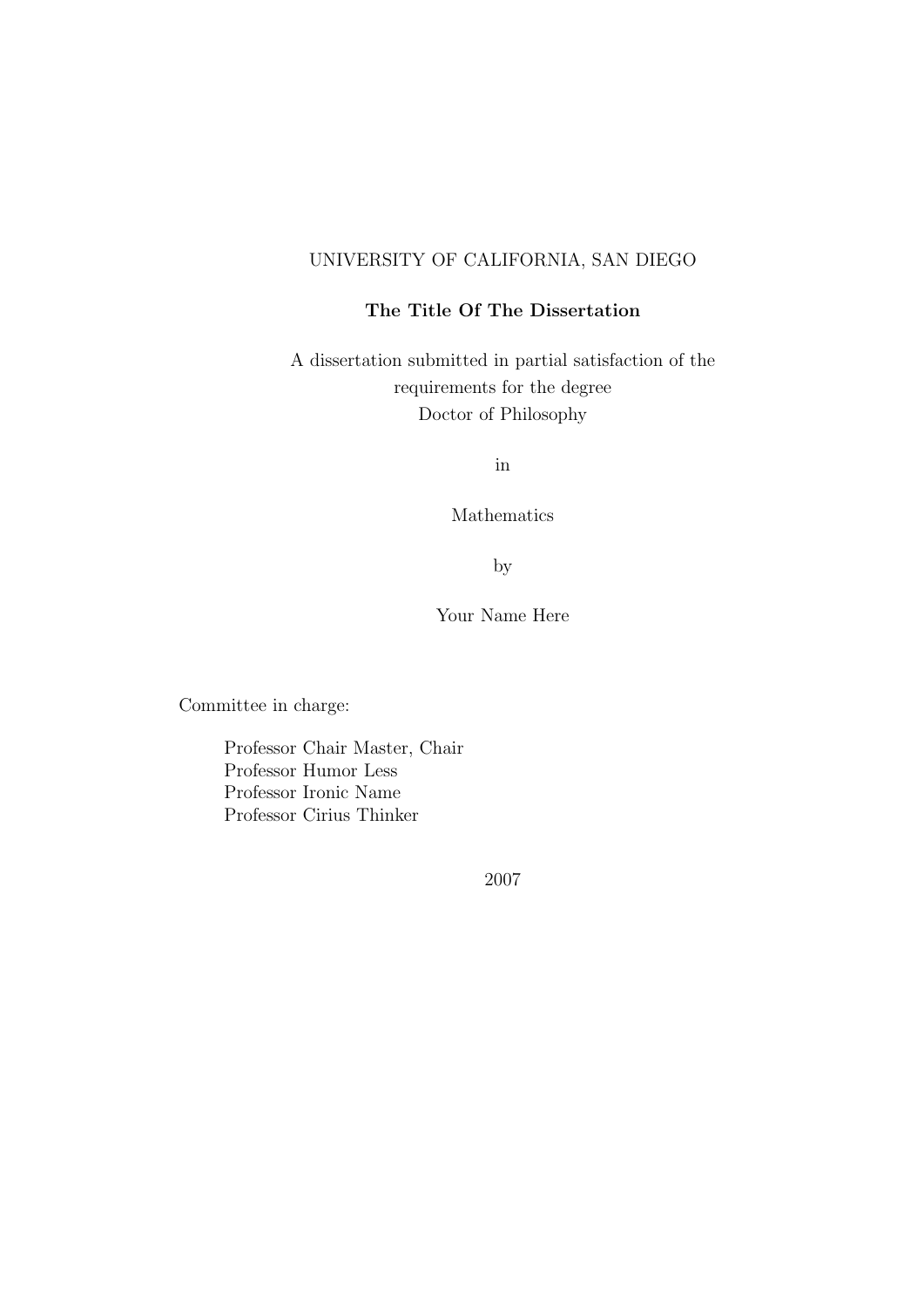Copyright Your Name Here, 2007 All rights reserved.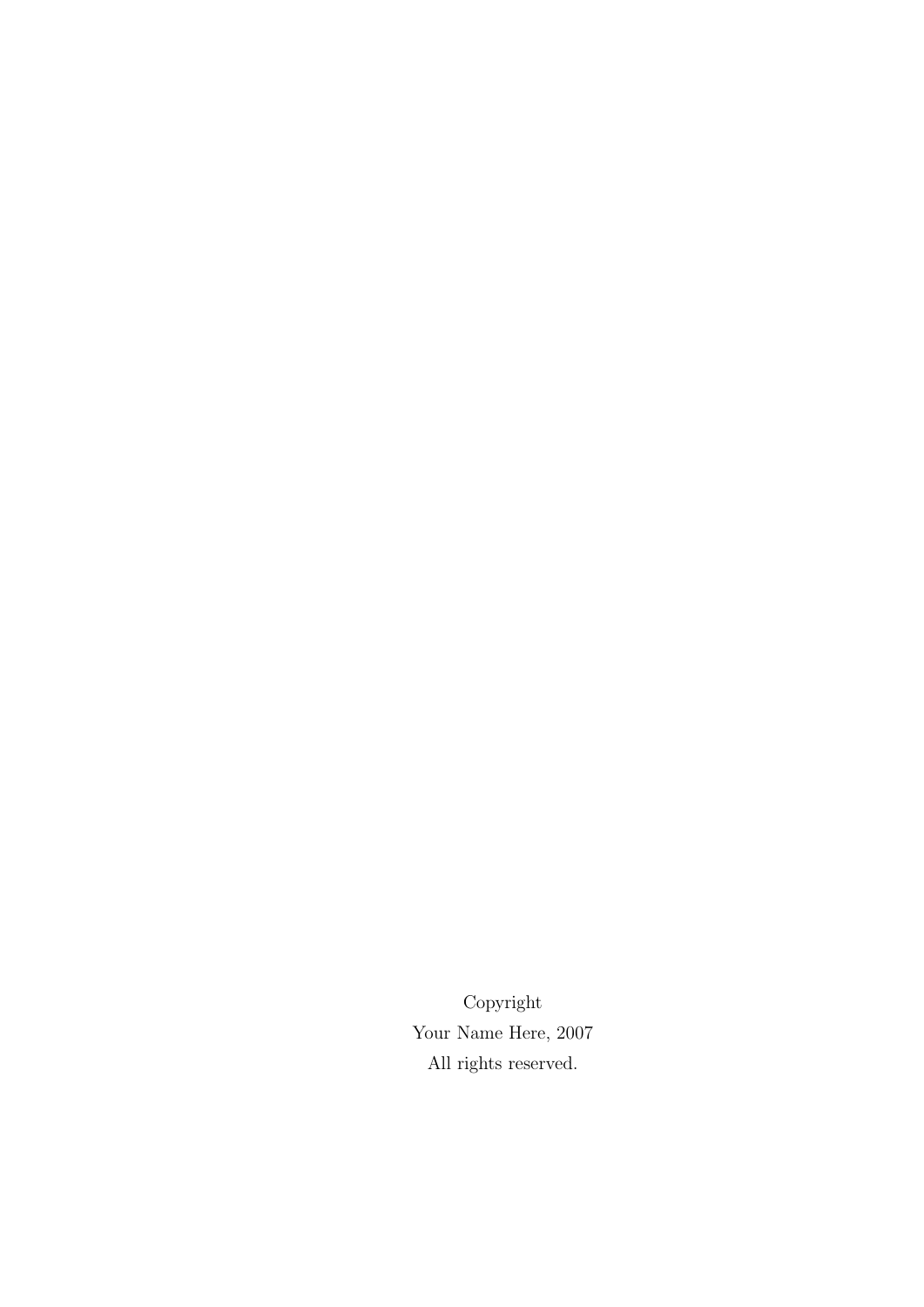The dissertation of Your Name Here is approved, and it is acceptable in quality and form for publication on microfilm:

Chair

University of California, San Diego

2007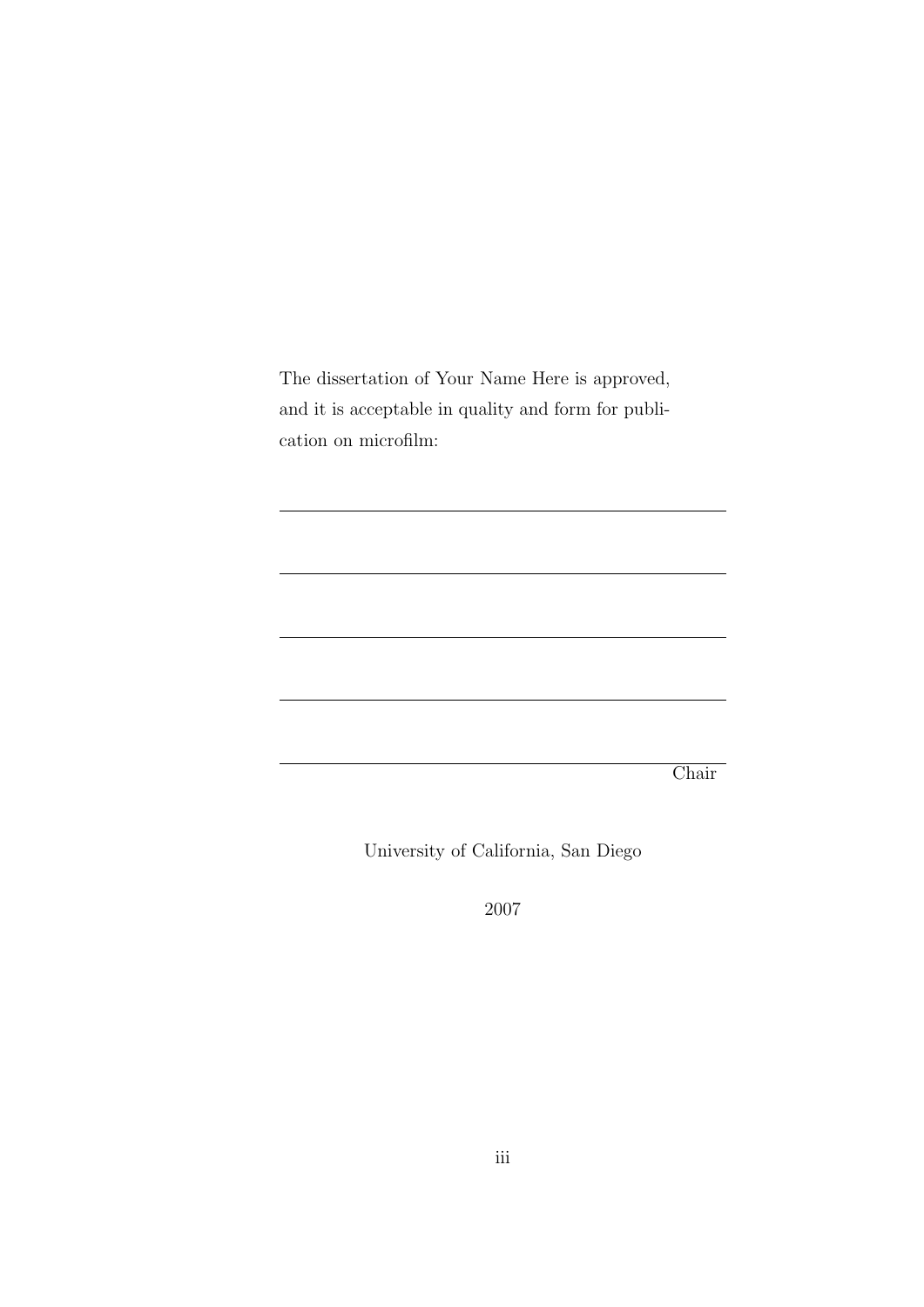#### **DEDICATION**

To two.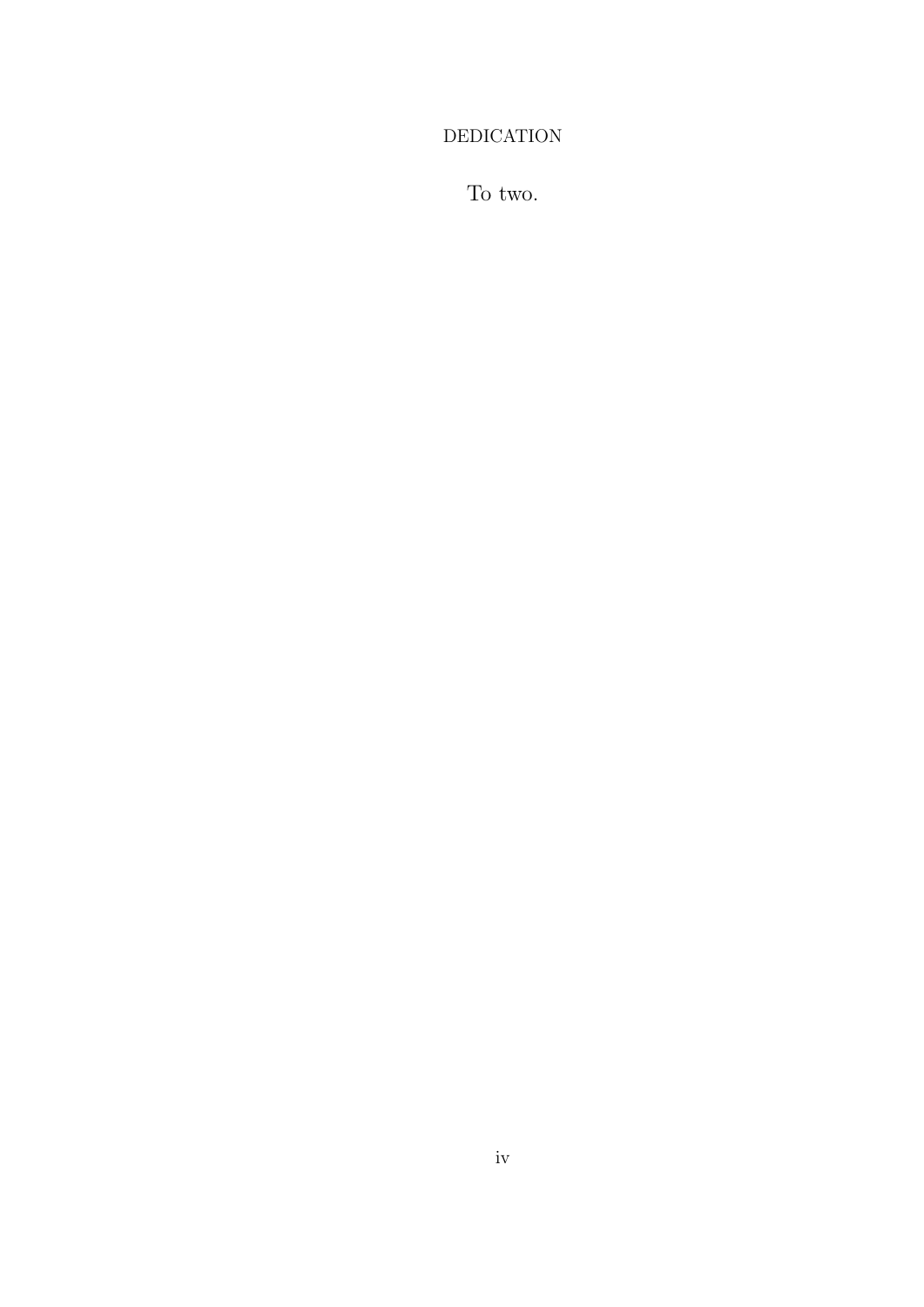#### $EPIGRAPH$

A careful quotation conveys brilliance.  $-\text{Smarty}$  Pants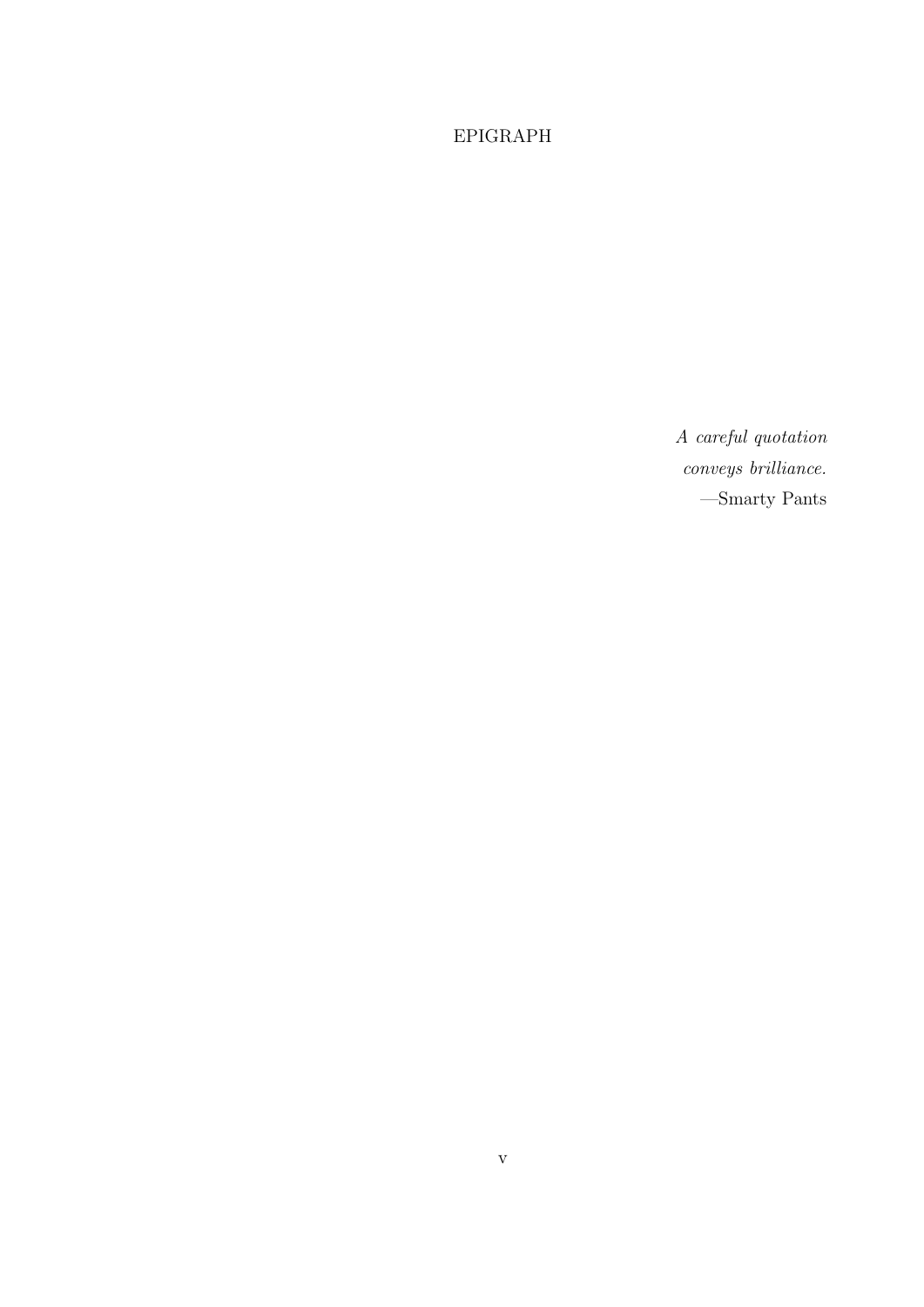#### TABLE OF CONTENTS

|           | Signature Page $\ldots \ldots \ldots \ldots \ldots \ldots \ldots \ldots \ldots \ldots$       |
|-----------|----------------------------------------------------------------------------------------------|
|           | Dedication $\ldots \ldots \ldots \ldots \ldots \ldots \ldots \ldots \ldots \ldots$           |
|           |                                                                                              |
|           |                                                                                              |
|           |                                                                                              |
|           |                                                                                              |
|           |                                                                                              |
| Chapter 1 | Just a Test $\ldots \ldots \ldots \ldots \ldots \ldots \ldots \ldots \ldots \ldots \ldots 1$ |
|           |                                                                                              |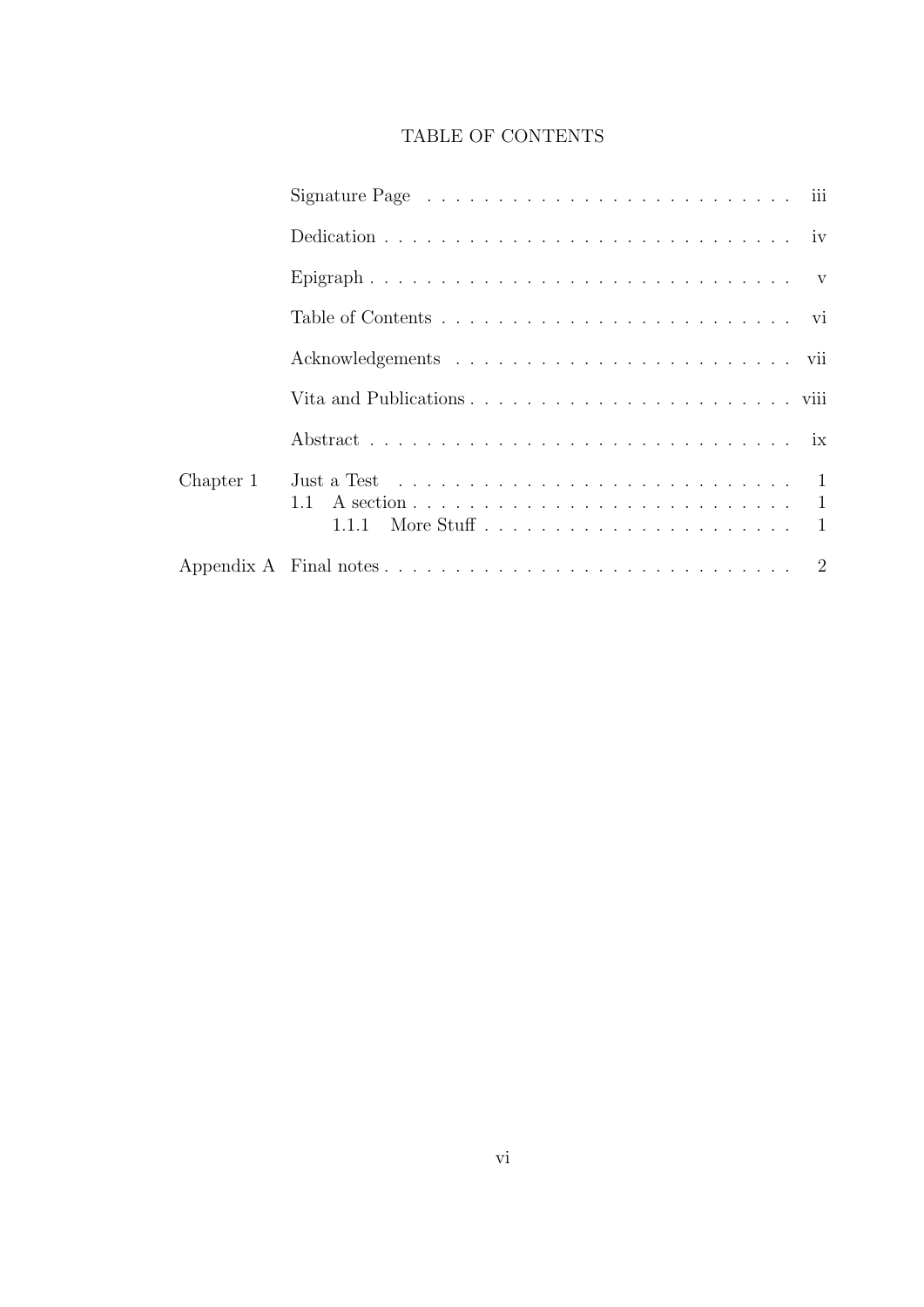#### ACKNOWLEDGEMENTS

Thanks to whoever deserves credit for Blacks Beach, Porters Pub, and every coffee shop in San Diego.

Thanks also to hottubs.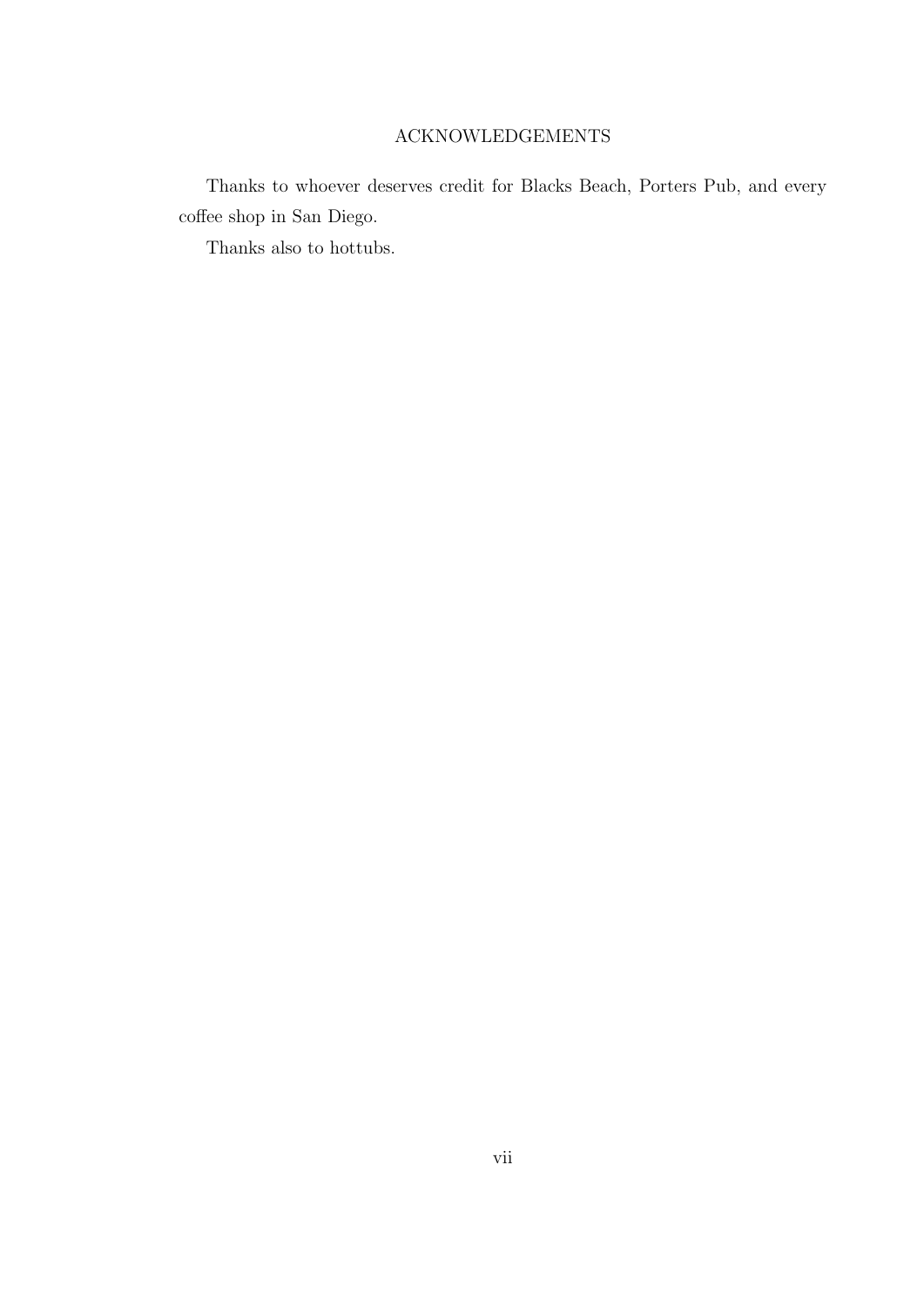#### VITA

| 2002      | B. S. in Mathematics <i>cum laude</i> , University of South-<br>ern North Dakota, Hoople |
|-----------|------------------------------------------------------------------------------------------|
| 2002-2007 | Graduate Teaching Assistant, University of California,<br>San Diego                      |
| 2007      | Ph. D. in Mathematics, University of California, San<br>Diego                            |

#### PUBLICATIONS

Your Name, "A Simple Proof Of The Riemann Hypothesis", Annals of Math, 314, 2007.

Your Name, Euclid, "There Are Lots Of Prime Numbers", Journal of Primes, 1, 300 B.C.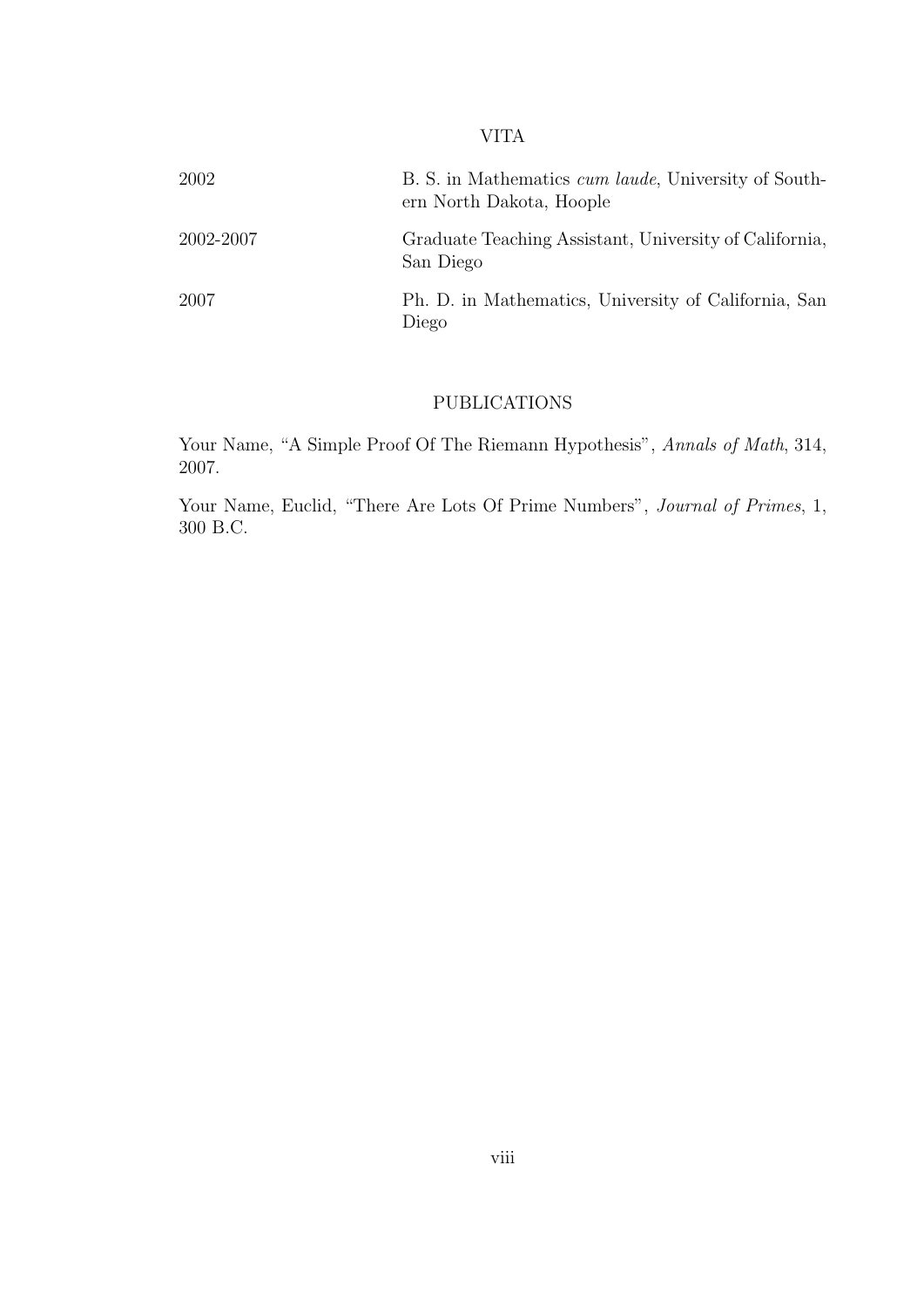#### ABSTRACT OF THE DISSERTATION

#### The Title Of The Dissertation

by

Your Name Here Doctor of Philosophy in Mathematics University of California San Diego, 2007 Professor Chair Master, Chair

This dissertation will be abstract.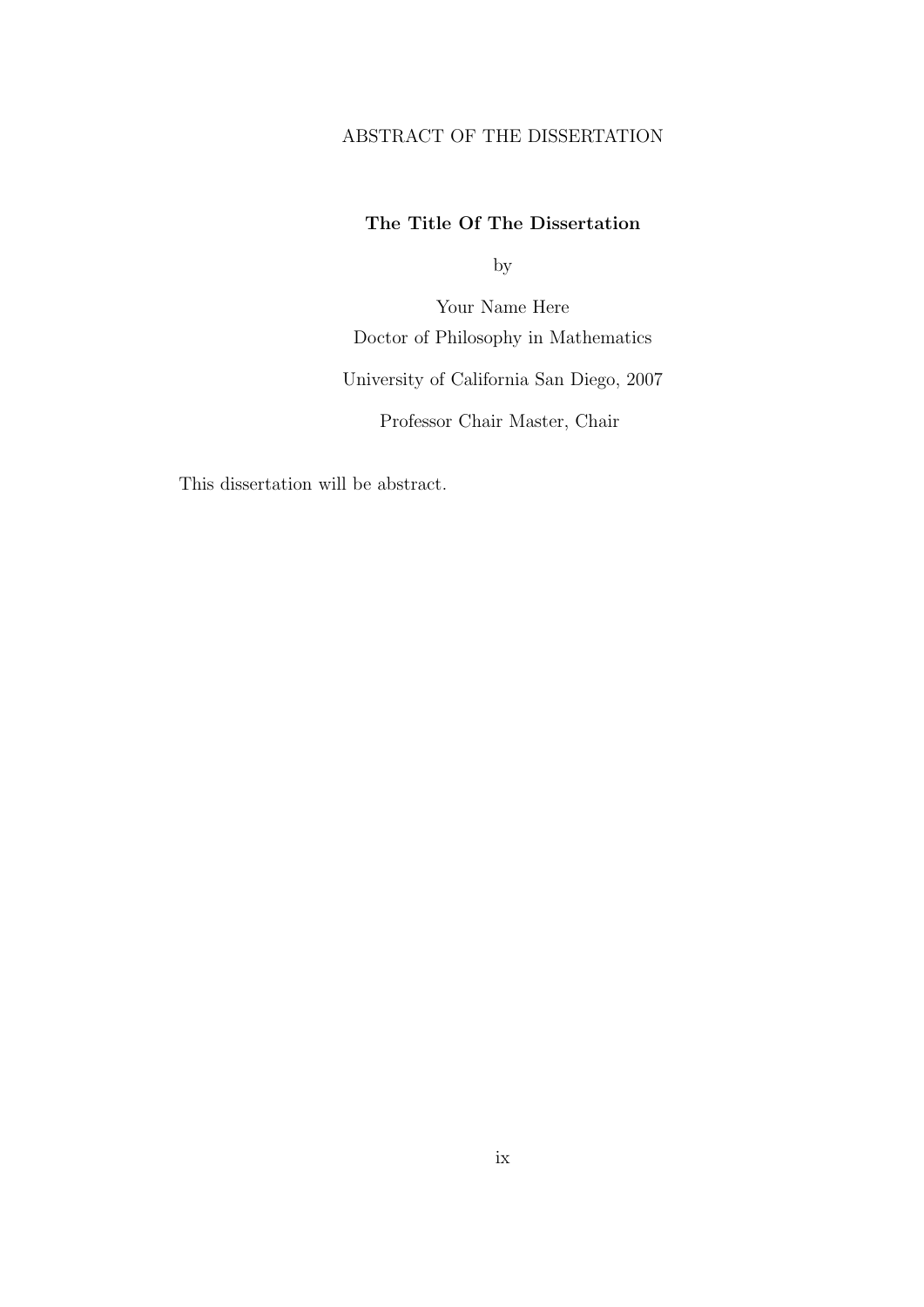## Chapter 1

### Just a Test

This is only a test.

#### 1.1 A section

Lorem ipsum dolor sit amet, consectetuer adipiscing elit. Nulla odio sem, bibendum ut, aliquam ac, facilisis id, tellus. Nam posuere pede sit amet ipsum. Etiam dolor. In sodales eros quis pede. Quisque sed nulla et ligula vulputate lacinia. In venenatis, ligula id semper feugiat, ligula odio adipiscing libero, eget mollis nunc erat id orci. Nullam ante dolor, rutrum eget, vestibulum euismod, pulvinar at, nibh. In sapien. Quisque ut arcu. Suspendisse potenti. Cras consequat cursus nulla.

#### 1.1.1 More Stuff

Blah

Figure 1.1: A figure of Vonnegut.

\*